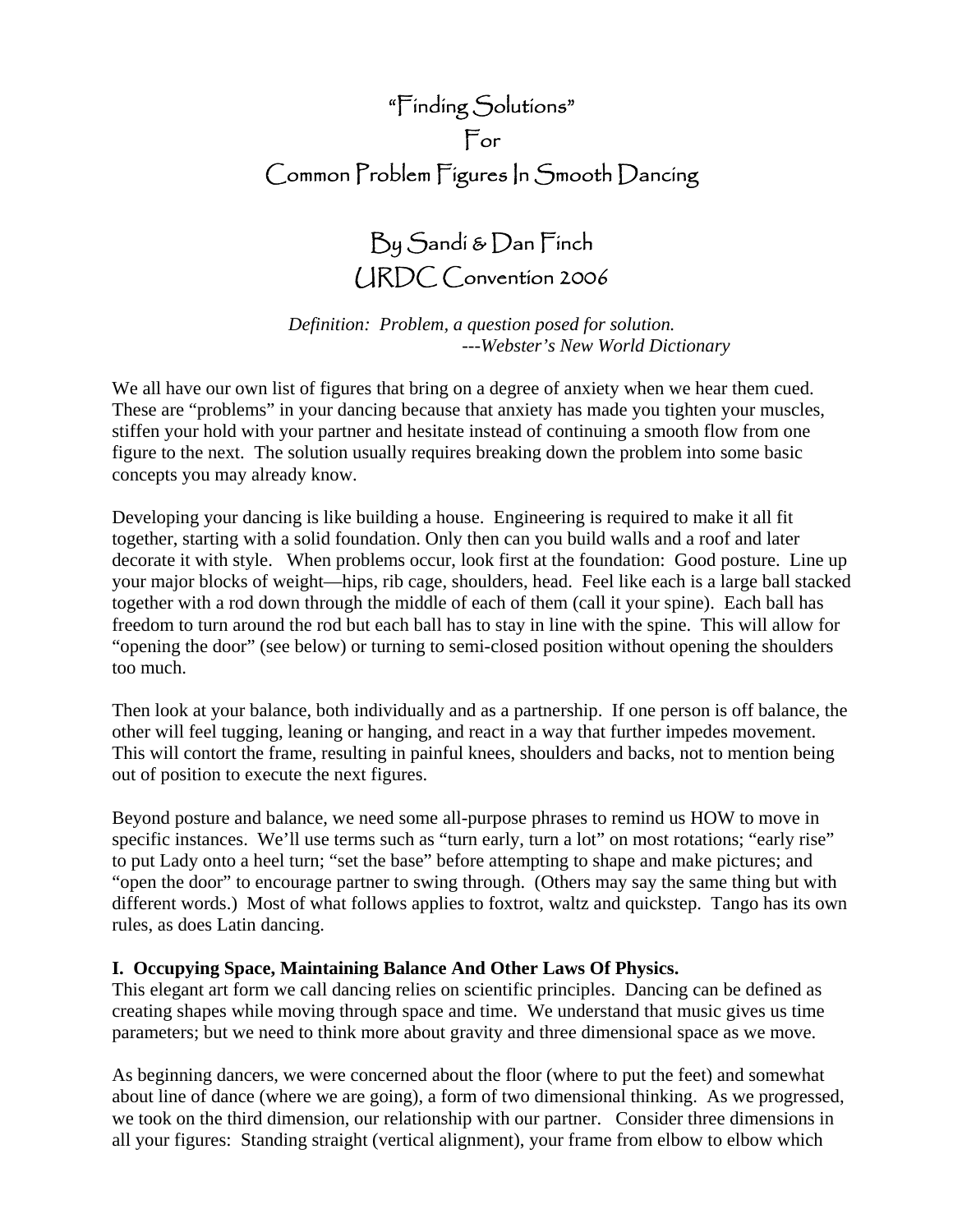remains solid (your width), Man's arm on Lady's back that is allowed to "breathe" from the elbow down to follow Lady's shape (your depth).

Newton gave us at least two of the physical laws we deal with:

 1) Two bodies cannot occupy the same space at the same time. For instance, when moving forward in semi-closed position, a dancing couple can only do a "chair" comfortably if the partners are in proper position to each other (Man's right leg ahead of Lady's left leg) and he moves first. Her leg then follows behind his and comes out first on the recover. Likewise, to accomplish a turn, two bodies cannot move in the same direction, at the same speed, with matching steps. Even in standard closed position, moving forward down line of dance, Lady has to move first to get out of the way before Man can dance forward. Think about two cars at a stop light. The light turns green, and the second car in line cannot go until the first car starts out.

 2) Remember Newton's falling apple? It fell straight down due to gravity. We can take a lesson from that. As dancers, we can fight gravity on every step or we can allow the gravitational pull to work for us. Balance is achieved by controlling where you place your center of gravity; strive to center your weight (your center of gravity) over the standing foot at the beginning and end of each step.

## **II. Applying Those (and other) Principles**

CBM, otherwise known as contra body movement, is used to initiate every turn.

This is a small signal from leading partner that a directional change is coming. It has nothing to do with placing the feet but is a body action, an impulse. If you don't use this signal from your "center," you will have to use your arms to direct the partner. The impulse will be imperceptible to a bystander but your partner will react to a minimal amount for initiating a feather step, greater for a curving or turning figure and a powerful impulse to initiate a pivot.

#### Turns occur between feet, not on a foot

Turns are a rotation of the body *between* steps, starting with a forward step, not a curving step or one that cranks the Lady off track (misapplied CBM). In a waltz left turn from DLC, the proper sequence is Man forward L on a straight line with CBM fcg DLC, side R making a 1/4 turn between step 1 and 2, close L to R facing RLOD, having made 1/8th turn between steps 2 and 3. *Spins* are rotation on a standing foot (Double Reverse *Spin)* with the body in balance over it. Spin turn, as the name implies, has more than simple rotation between steps.

#### Open the Door

The person on the inside of a turn needs to get out of the way so partner can dance through with his or her part. This means moving a hip out of the way to be as thin as possible so it isn't square across partner's line of dance.

#### Early rise

Ladies will never have to think about doing a heel turn if her partner gives her early rise. This means that he will cause her to move onto a straight leg on step one, which draws her free leg under her and voila the heels are together. Man is said to "rise to the heel" or stepping and straightening his leg to get the rise accomplished on step 1, rather than gradually reaching full rise over all steps of a measure.

#### Swing into a figure

In the manuals, figures start on count 1, but in flight preparation begins during the last step of the previous figure. When starting from a standstill, we will "count you in" with "…5,6,7, 8" to give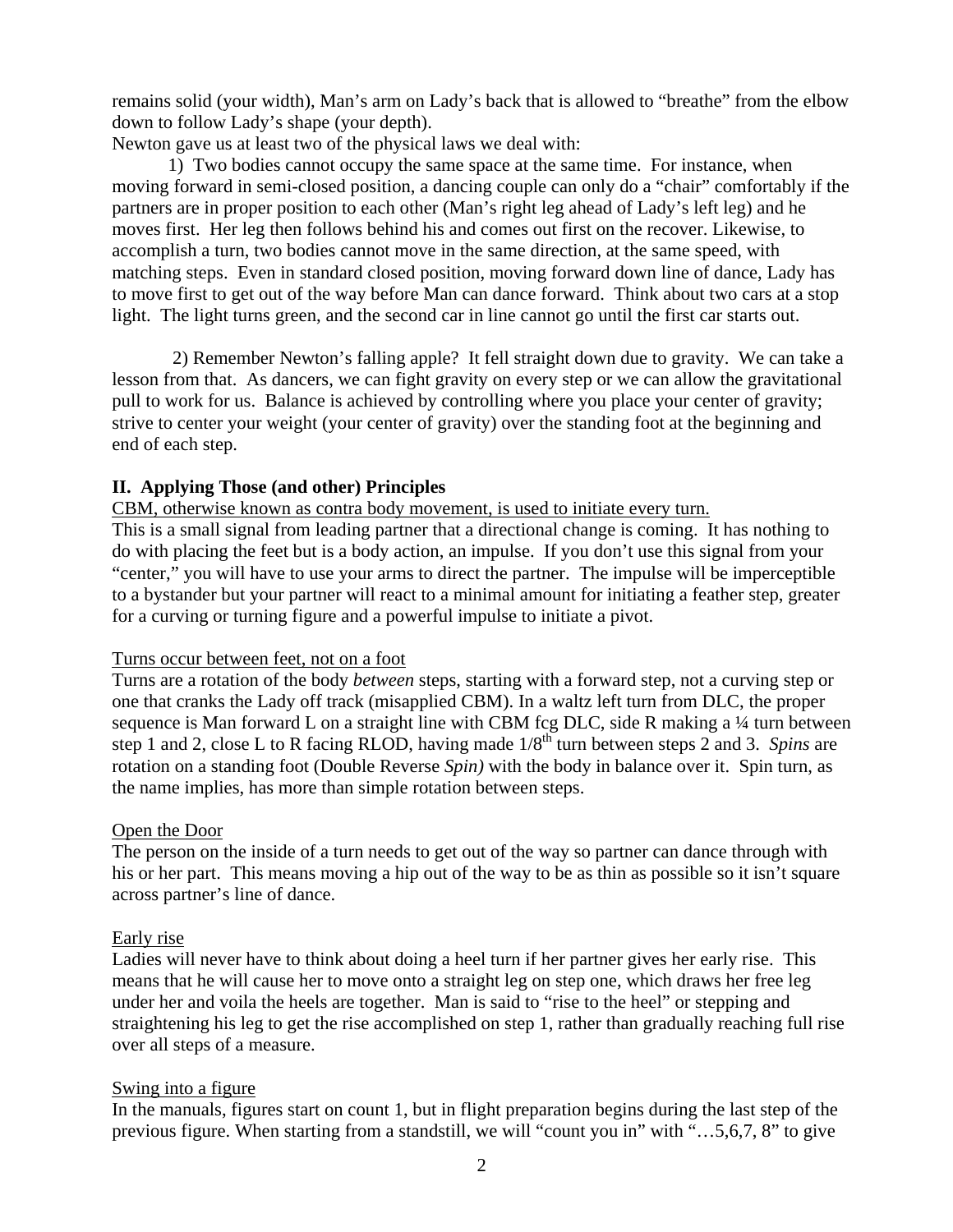you time to feel the music, to give you some warning when "1" is coming and to allow time for some preliminary body movement to be ready for beat "1".

(We are not saying that the foot falls on count 1 of every measure; things can happen in beat 1 before the foot hits the floor, such as lowering, turning the upper body, giving the CBM to start a turn. The beats in a measure of music are like fence posts in a field. In a four-beat measure, we have four fence posts (beats) with fencing (melody) in between. The period of time from one "post" to the next is part of the beat. What you do from post #1 to #2 to #3 to #4 is where "dancing" occurs. Beginners will step as soon as they hear the first beat and wait, then step on 2 and wait, step on 3 and wait and step on 4 and wait. Advanced dancers know that stepping at any point during the gap from the start of beat 1 to the start of beat 2 is to have stepped ON that beat.)

#### Both feet on the floor

Balance requires both feet to be on the floor to give you control. The amount of weight in each foot will change as you move from foot to foot and may briefly be only 2% on one foot, but this gives you the balance to start to engage the next activity (generate power, swing or turn) for the next step as you are finishing a figure.

#### **III. Some Specific Problem Figures**

Some figures consistently crop up when we ask dancers what they consider to be a problem, and they generally always involve rotation. We will look at some of those, approaching them from their families of (easier) related figures. Use the Technical Advisory Manual for specifics about timing, footwork and foot placement. We'll apply some of the general principles we use, suggest some new thoughts where appropriate and reference Hall of Fame dances and others currently popular to illustrate the figures.

#### **A. Telemark family: Early rise for heel turn, opening the door**

 **1. Telespin**: **[Foxtrot: SQQ& QQS Waltz: 123& 123]** This is a two-measure figure beginning with a telemark entry. Generally it starts facing DLC, Man steps forward L with CBM and early rise, side R opening the door for Lady to swing through, and he points L LOD on 3, staying on his R as Lady runs past him. On "&" he shifts to L as she passes in front of him and they finish the figure. Partners stay in closed position throughout, usually ending in banjo DLW but the figure can end in semi-closed position or even closed position. Problems: Man turns his shoulders away from Lady, Lady does not do her part assertively enough to assist Man's rotation.

 a. Mini-telespin: A telespin with the same timing that turns 1 1/8 to 1¼ ending DRC because of the spin on step 5, then feet close and hold. Often followed by a contra check. (*Lovely Lady*)

 b. Double telespin: [Waltz: 123& 123&] A two-measure figure consisting of two telespins, ends in CP fcg LOD. (*I'm Still Me* adds another measure for mini-telespin ending.)

2. Telefeather: [Foxtrot: SQQ &QQQQ] This is a telespin with a feather ending. Lady has two heel turns. Man: Fwd L trng LF, fwd & sd R, point L twd LOD; on "&" transfer full weight to L trng as Lady runs by, sd & bk R trng, sd & fwd L trng to banjo, fwd R in banjo. Lady: Back R, bk L (heel turn), run fwd R, "&" fwd L past Man trng LF, sd & fwd R cont. trng, cl L (heel turn), sd & bk R trng DLW, bk L in banjo (Not in the manual; see *Smoke Gets In Your Eyes.*)

**3. Double reverse spin: [Foxtrot: SQQ (SQ&Q or SQQ&) Waltz: 123 (12&3)]** Man puts Lady onto her heel turn, she opens the door, and he swings past her past her onto step 2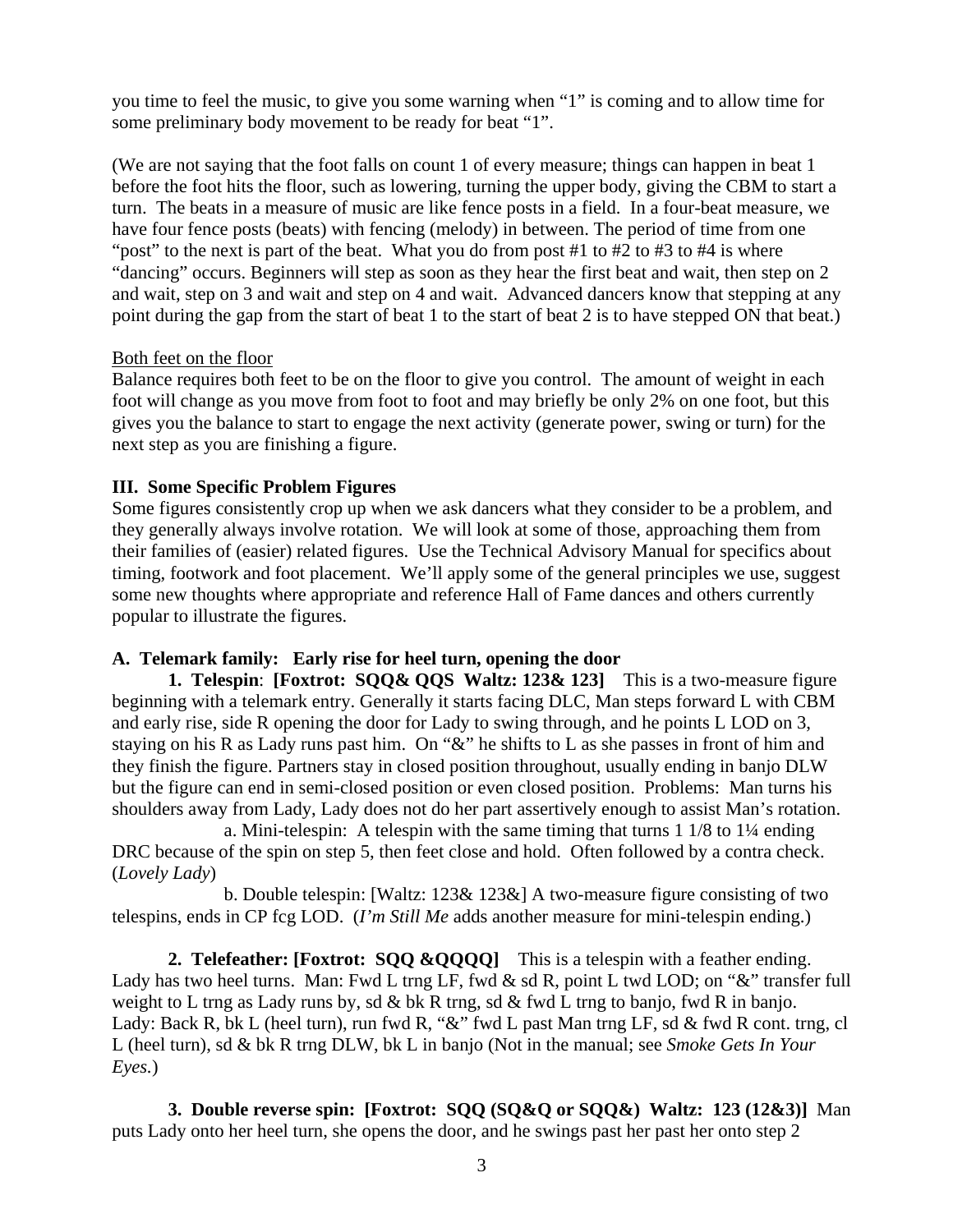staying in closed position to give her a launching pad around him, then spins bringing his feet together. (Lady ends it with side R, cross L in front.) It has been said to think of Lady as a sack of groceries he is carrying so he keeps her in front of his front. Problems: Loss of balance on Man's spin (remember, a rotation over a standing foot), incomplete rotation, Lady cannot get in front of Man for her last step. (For two of these in a row, see *Sam's Song*, *London by Night*, *Riviere de Lune*.)

**a. To overspin:** [ $\&$ ] A one-step addition using part of the last beat of the double reverse spin. Both stay on toes (not lowering at end of double reverse); Man has small step fwd L on toe pivoting  $1/2$ , Lady steps bk & sd R with toe turned in, turning LF  $\frac{1}{2}$  to face LOD (usually). (*Autumn Nocturne*)

 **b. To split ronde: [Foxtrot: SQQ (SQ&Q) Waltz: 123 (12&3)]** Also called a bombshell, it should be cued with the double reverse to allow dancers to set up for it. End the double reverse on toes, both lower on count 1 and push their R knees fwd turning slightly left to be outside partner's knee. Both ronde L keeping toe on floor for balance. Man crosses L in back of R, does a twist turn ½ to fc DRC in CP. Lady rondes and moves around Man crossing behind, side and crossing in front. To start this figure, Lady has two options at the end of the double reverse spin: 1) From the standard end of the double reverse, she steps back and side (like an overspin), then rondes CCW or 2) on the last step of the double reverse spin, she touches L to R without taking weight, then lowers on R with Man and rondes L CCW. (*Autumn Nocturne, Smoke Gets In Your Eyes*)

# **B. Other left turning figures**

 **1. Tumble turn: [Foxtrot SQ&Q Waltz: 12&3]** (*A Lovely Evening, Serenade*) This has been called an overturned feather finish with lilt pivot. Man has rise and sway change to cause Lady to rise and tumble. Lady needs to keep looking for the wall behind the Man as she swings across for the tumble; Man has to wait while Lady tumbles. Problems: Men lean over and lose upright poise, and try to help Lady to tumble.

 **2. Top spin: [Foxtrot: & QQQQ Waltz: 12&3]** Created by accident by someone dancing a natural hover cross, getting blocked coming out and needing to check and go another direction, which should give you some idea of its movement. In foxtrot (*Maria Elena, Orient Express*), it is a half turn beginning in feather position with the spin—a  $1/8^{th}$  turn LF on toe of standing foot—occurring on the last beat of the previous measure ( $\&$ ) and  $1/8^{th}$  turn on each of the next three steps, ending in banjo (outside partner). The less-used waltz top spin is totally different; the spin occurs on step 3 (*Adagio*).

**3. Big top: [Foxtrot SQQ Waltz: 123 (1&-3)]** From semi-closed position fcg DLC, long step thru for both starting LF trn, Man cross L in back of R with right side stretch continuing turn, finish LF & slip R back to CP fcg DLW. Lady steps sd R past Man cont trng taking step 2 before Man, she keeps body turning brushing L to R and slips fwd L to CP. Think "she go-he go" and remember she is turning on one foot (R). This is one of the few steps where Man waits to step (his second step) until after the Lady steps, designed to get her going and out of his way.

**C. Natural (right) turn figures:** Maneuvers (or half-naturals) are natural turns. This involves turn (CBM), Lady on the inside of a turn (open the door) and Man swinging straight through (not thinking about reaching *around* Lady). In foxtrot, Lady steps back, does a heel turn and steps forward. In waltz, Lady steps back L pointing R where it will go to the side on step 2, then closes. Man's left hip and shoulder swing forward as his right foot starts forward (called "early turn").